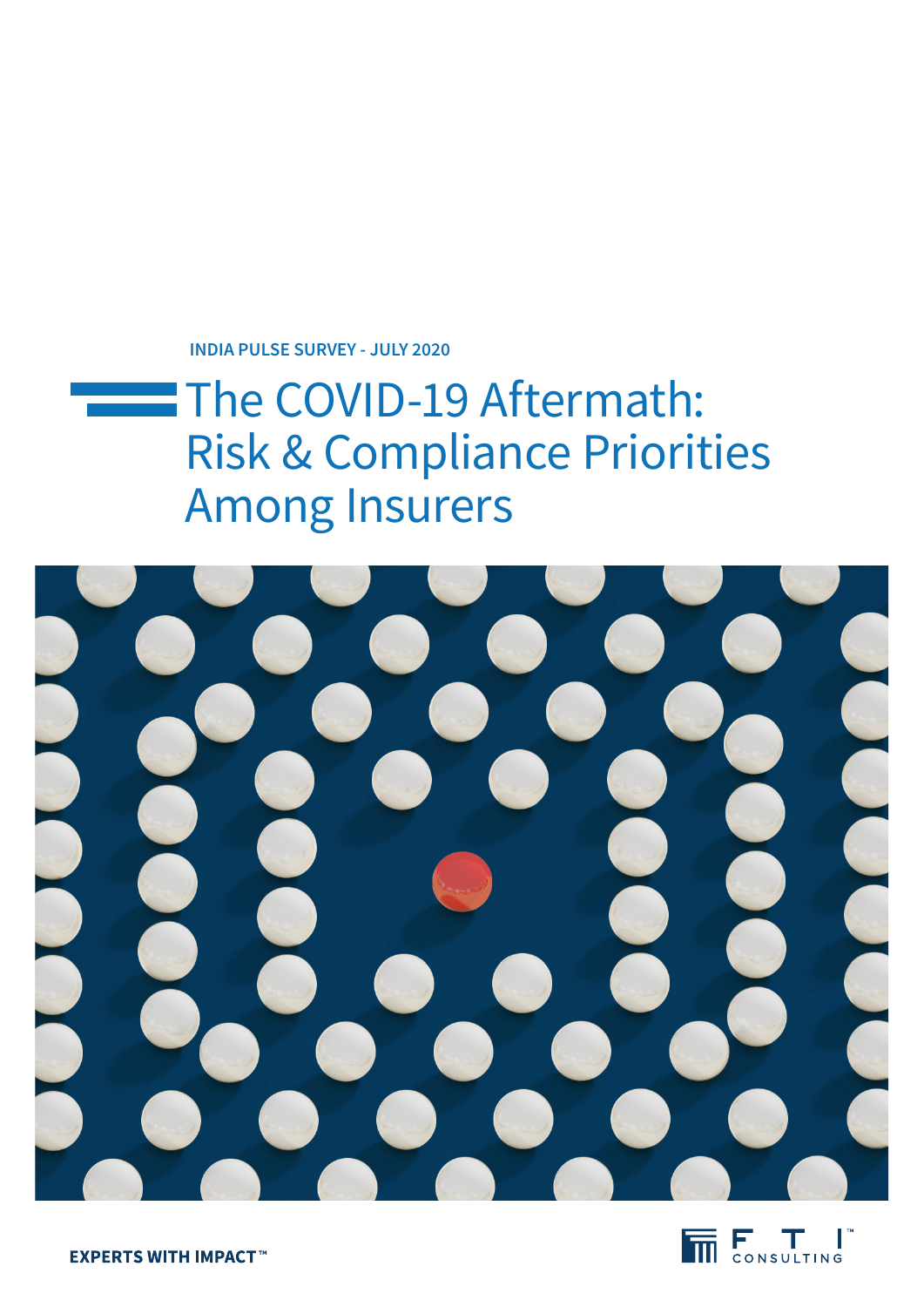### **Foreword**

COVID-19 has led to unprecedented changes in socio-economic conditions globally. Needless to say, organisational priorities have reformed across the board and key objectives and focus areas are being re-strategised for the post COVID-19 environment.

The insurance sector in particular has borne the brunt of the pandemic – with increased reliance on insurance cover on account of interruptions to business, health hazards and uncertainty, newer fraud modus operandi, and cybersecurity concerns.

Against this backdrop, we approached select risk and compliance professionals within the sector through a survey to understand how this black swan event has impacted their near and mid-term priorities.

Risk and compliance professionals continue to see significant pressure in sales and operations, leading to increased financial crime risks. Over 90 percent of the respondents indicated an increased probability of exposure to claims fraud and data leakage, and increased operational burden to investigate and close alerts/ suspicious cases. Insurers expect peer group information sharing, formation of working groups to disseminate new typologies, and regulatory guidelines around areas such as fraud monitoring to enable stabilisation over the medium-term.

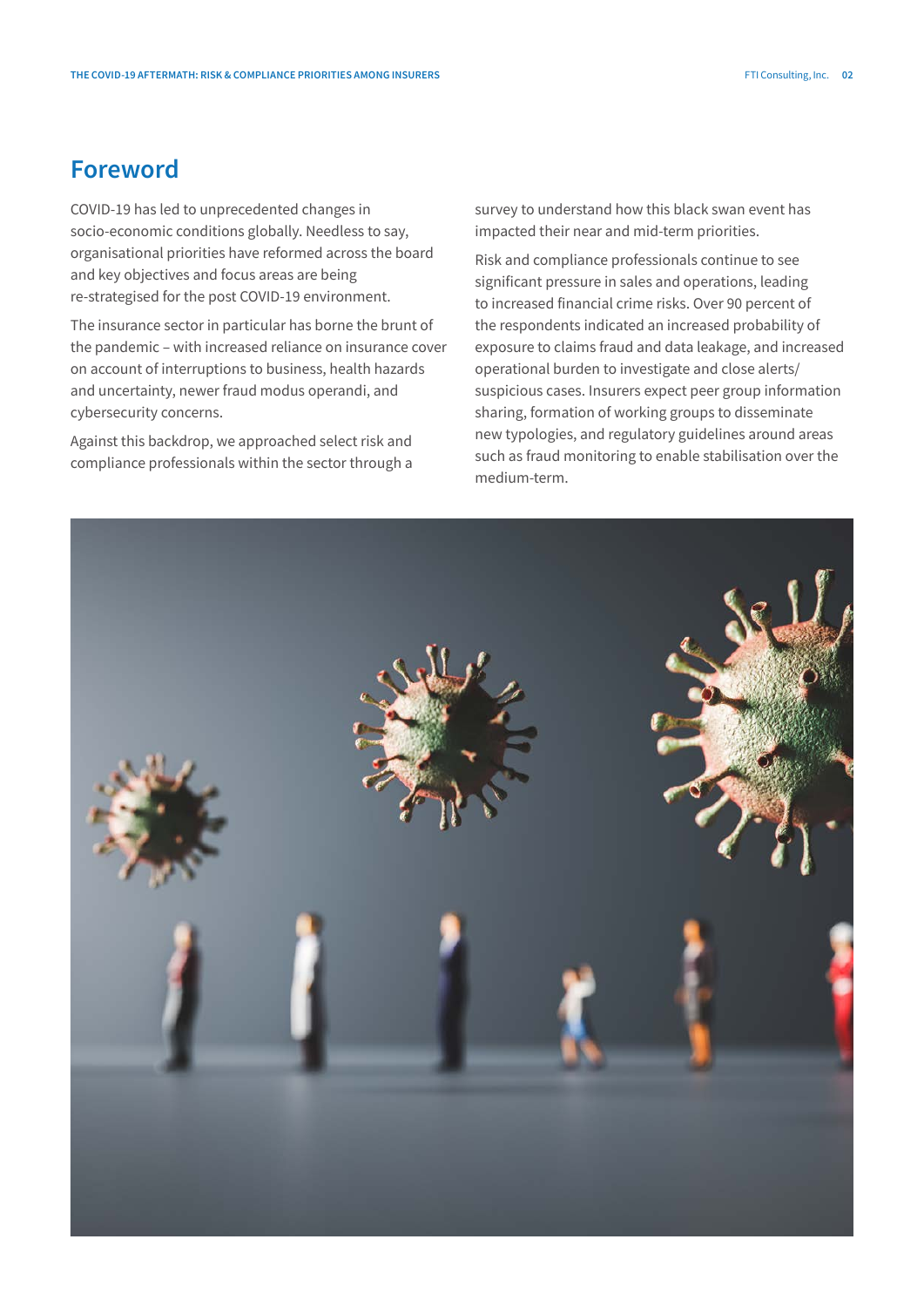## **Immediate risks and vulnerabilities**

#### **Top 3 vulnerable business areas**



The other areas of concern highlighted by insurers were **core operations and customer services**, with more than **67 percent** of respondents indicating that these were most vulnerable, following sales.

#### **Our insight**

While most insurers have revisited their sales strategies and launched new operating models to facilitate digital sales, management focus has naturally stood towards addressing immediate customer requirements, leaving these new plans and strategies largely untested.

The overall environment of fear and panic could likely result in mis-selling and passage of incorrect information to customers. Instances of 'ghost broking' have already surfaced wherein fraudsters have been pretending to be legitimate insurers and brokers and falsely offer travel or business interruption insurance to unsuspecting customers. The Insurance Regulatory Development Authority of India (IRDAI) and insurers have collectively issued notifications to warn customers of such scamsters $<sup>1</sup>$ </sup>

Given that many of the activities within these areas are either outsourced or dependent on external/third-parties, the lockdown and corresponding restrictions have had a significant impact from a risk and control perspective:

- **—** There is a likelihood of insurers continuing to function with significantly reduced on-the-ground manpower in the near-term.
- **—** Third-parties such as Third Party Administrators (TPAs), customer service executives and medical examiners have been adopting a work from home policy, thereby putting into question the adequacy of reliable controls within an offline work environment.
- **—** Limited manpower and the offline nature of work is likely to have an impact on maker-checker controls within processes, particularly those which are not system-driven.
- **—** Sensitive customer information would now be accessible by employees outside of business premises, which invariably results in a greater threat of data breach and warrants increased security measures.
- **—** Conducting medical tests and due diligence have either been deferred or performed offline to the extent feasible.
- **—** The complaint resolution guidelines issued by IRDAI is also bound to put significant pressure on insurers which could likely have an impact on the quality of the resolution itself.

#### **Regulatory perspective**

*IRDAI has asked insurers to take precautionary measures to address cyber risks and to mitigate such risks as soon as they are identified. It has also asked insurers to educate their staff, through emails and other modes, of possible cyber risks and the associated safeguards to be taken by the staff while working from home.2*

<sup>1</sup> IRDAI press release: https://www.irdai.gov.in/ADMINCMS/cms/frmGeneral\_Layout.aspx?page=PageNo4102&flag=1

<sup>2</sup> COVID-19 related instructions: https://www.irdai.gov.in/ADMINCMS/cms/whatsNew\_Layout.aspx?page=PageNo4081&flag=1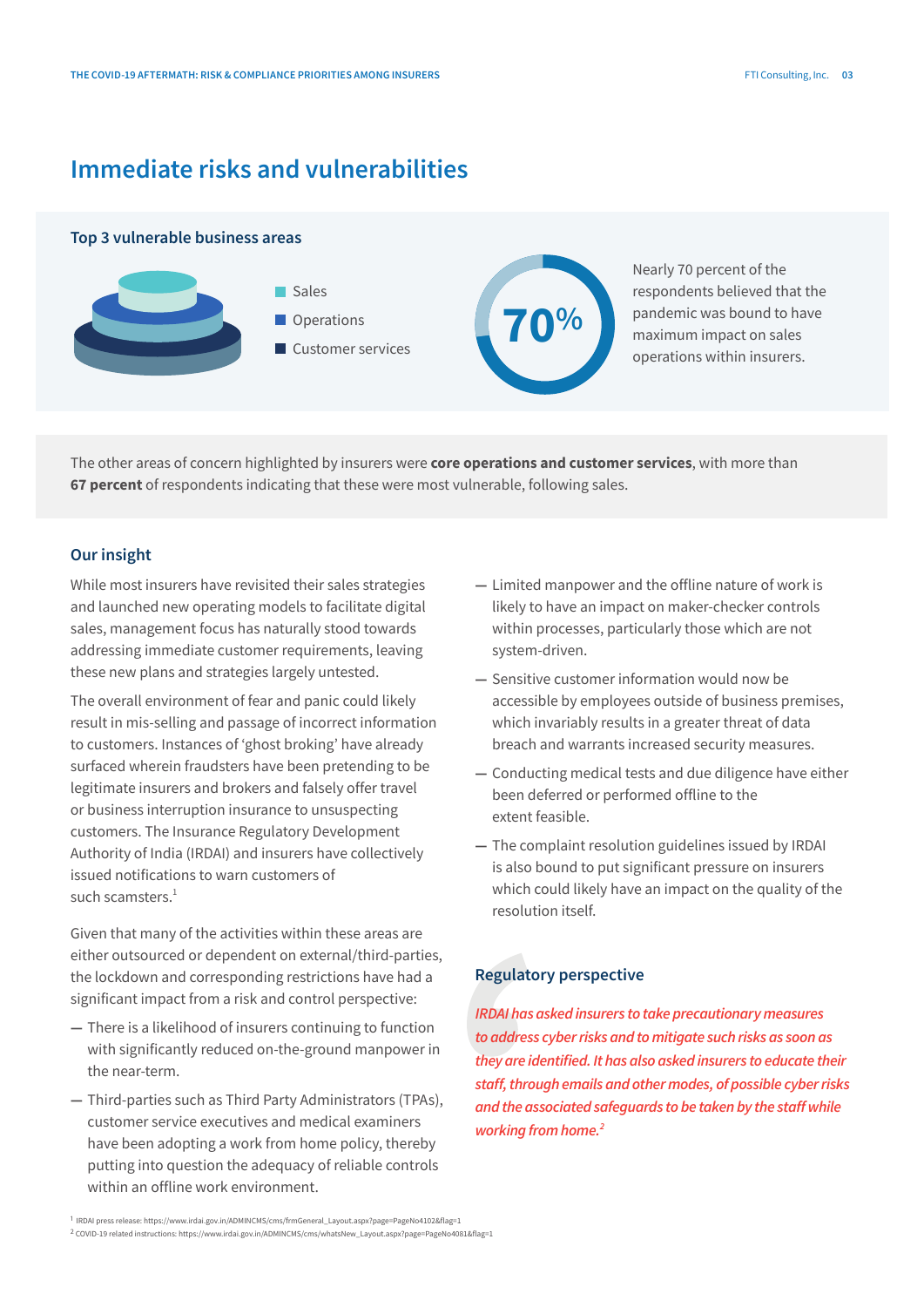### **Perception around product-level fraud risks**

#### **Top 3 areas vulnerable to fraud risks within products**



- Health (including OPD)
- **Business interruption**
- Cyber insurance



of the respondents indicated that there will be an increased probability of exposure within the areas of claims fraud and data leakage.

#### **Our insight**

We gathered an analogous response with more than 90 percent of the respondents indicating an increased probability of exposure within the areas of claims fraud and data leakage. Globally, insurers are noting different typologies of cyber and phishing attacks on unassuming customers. The general perception is bent towards the probability of an increase in cyber incidents, thereby having a corresponding impact on claims.

Interestingly, most insurers jointly opined that agent frauds and employee misconduct were likely to have a lower occurrence ratio vis-à-vis cyber and claims related matters.

Theoretically, health check-ups, precautionary treatments and medication, and increased focus on COVID-19 testing is bound to increase the quantum of health and OPD claims.

There is currently limited visibility of COVID-19 hospitalisation costs; with passage of time, we may face the unearthing of over-invoicing scams from both – hospitals and pharmaceutical agencies.

This, added to regulatory pressure and the ongoing lockdown, is also bound to place limitations on the claims investigation and review procedures.

Ironically, a recent report<sup>3</sup> suggests that only 5,600 COVIDrelated health claims have come to insurers as of 2 June, 2020. This indicates that only 3.1 percent of the nearly 180,000 cases diagnosed in India have opted for insurance cover. Such low-slung numbers could perhaps be attributed to possible inadequate coverage vis-à-vis high treatment costs and the initial apprehension around coverage of COVID-19 within insurance policies. Possible reasons for such low-slung numbers could likely be due to an inadequate coverage vis-à-vis high hospitalisation costs.

While most businesses have been disrupted over the last couple of months, it is worth noting that business interruption policies may not cover loss of profits unless there is actual damage to assets that have resulted into a loss of profits.

Interestingly, events coverage and crop insurance did not feature in the top three list. Many events like the IPL, movie release schedules and weddings stand cancelled among others, and the lockdown has also disrupted supply chains for delivery of fruits, vegetables and grains. While the crop insurance scheme covers losses arising from natural calamities, it is to be seen how losses incurred on account of this pandemic will be covered and claimed.

#### **Regulatory perspective**

*IRDAI, in one of its more recent circulars, has mandated that COVID-19 claims are to be processed expeditiously by insurers. IRDAI has encouraged insurers to adopt "simplified/expedited claim procedures" for such cases. All COVID-19 claims also need to be reviewed by a claims review committee prior to repudiation.4*

Additionally, IRDAI<sup>s</sup> has also mandated that other claims are to be processed within the prescribed period by making special efforts.

<sup>3</sup> https://indianexpress.com/article/business/only-5600-health-insurance-claims-coronavirus-6438004

<sup>4</sup> Guidelines on handling of claims reported under Corona Virus https://www.irdai.gov.in/ADMINCMS/cms/whatsNew\_Layout.aspx?page=PageNo4057&flag=1

<sup>5</sup> COVID-19 related instructions https://www.irdai.gov.in/ADMINCMS/cms/whatsNew\_Layout.aspx?page=PageNo4081&flag=1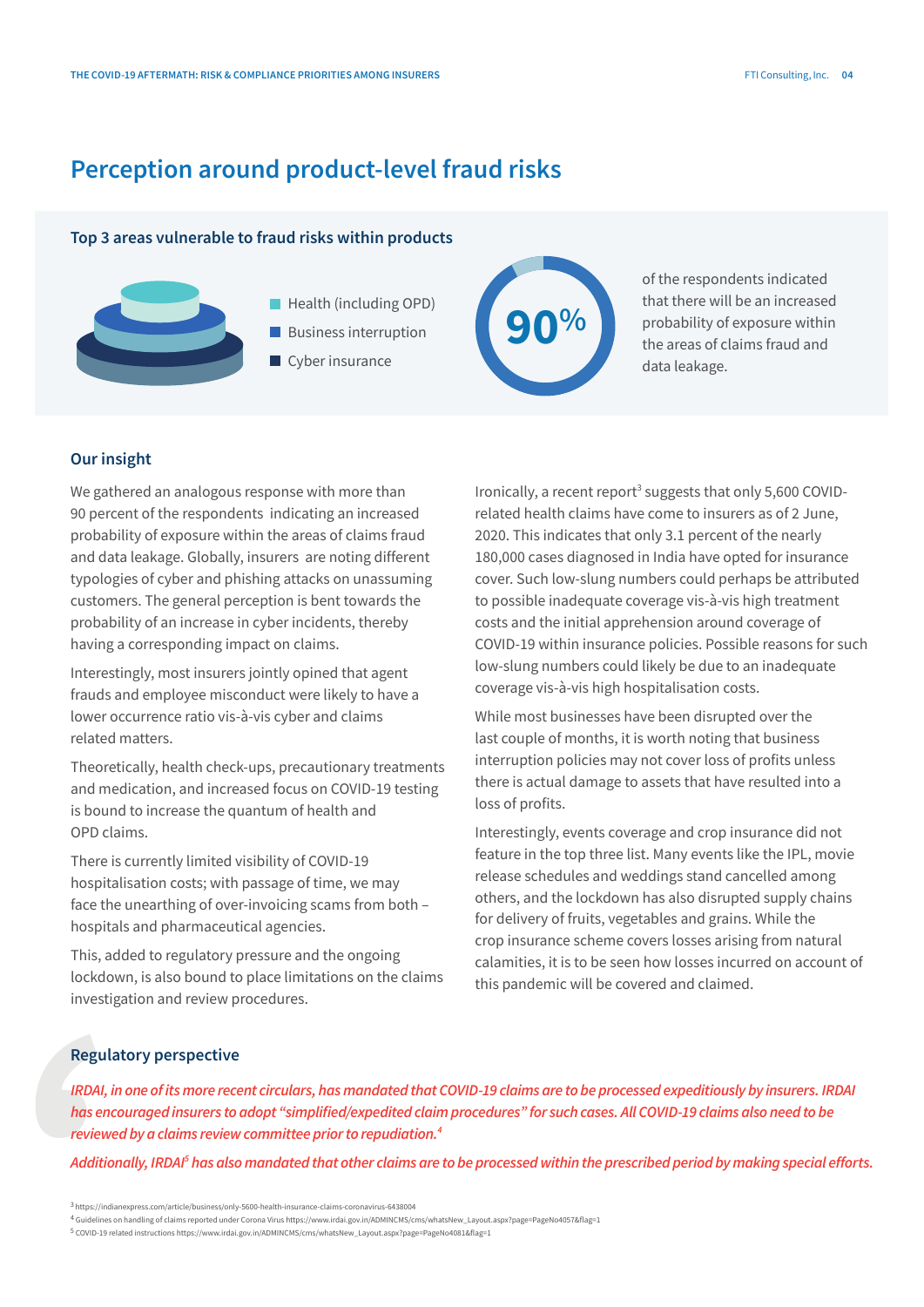### **Post COVID-19 priorities**



of the respondents opined that their organisation was likely to take at least 1 to 2 quarters to recover from the pandemic.



of the respondents highlighted that clearance of alert backlogs and the use of advanced analytics were their key priorities post COVID-19.



of the respondents expressed that there will be significant pressure on fraud monitoring post COVID-19.

#### **Top 3 activities insurers will focus on**



- Review and clear backlog of suspicious cases and claims identified
- Leveraging advanced analytics to optimise efforts and results
- Review of customer complaints to identify potential vulnerabilities

#### **Our insight**

Risk and compliance functions have had to modify their approach in alignment with the organisation's overall revival strategy and budgetary allocations. These developments have, unsurprisingly, impacted priorities within these functions which are bound to be staggered along these junctures:

#### **Near-term priorities**

One of the more near-term priorities amongst teams is the use of advanced analytics and technology platforms to perform more effective reviews, both qualitatively and from a coverage perspective.

The pandemic has resulted in the health insurance segment being the only segment other than fire insurance, to report a growth of 6.2 percent in the month of April, 2020.<sup>2</sup> This surge in customer base also makes it imperative for insurers to leverage relevant data points for the purpose of analytics to identify potential vulnerabilities basis customer profile and other demographic information.

In addition, risk and investigation teams are also keen on analysing customer complaints from the lockdown period, to identify potential exposure to misconduct and fraudulent activity.

#### **Immediate priorities**

While organisations, including risk and compliance teams, have managed to implement business continuity processes, the common belief is that there will be excessive operational burden on teams to investigate and close pending and ongoing cases.

Most investigating teams are currently leveraging offline methods such as desktop searches and public domain profiling to facilitate investigation procedures, given the restrictions in conducting 'field' investigations. Needless to say, significant effort is expected to be invested in revisiting such cases and closing them after performing the necessary due-diligence and investigative procedures along with audit trails.

The expected increase in the quantum of claims also results in an increased effort in reviewing, investigating and processing such claims – which has turned out to be one of the key priorities from an immediate response perspective.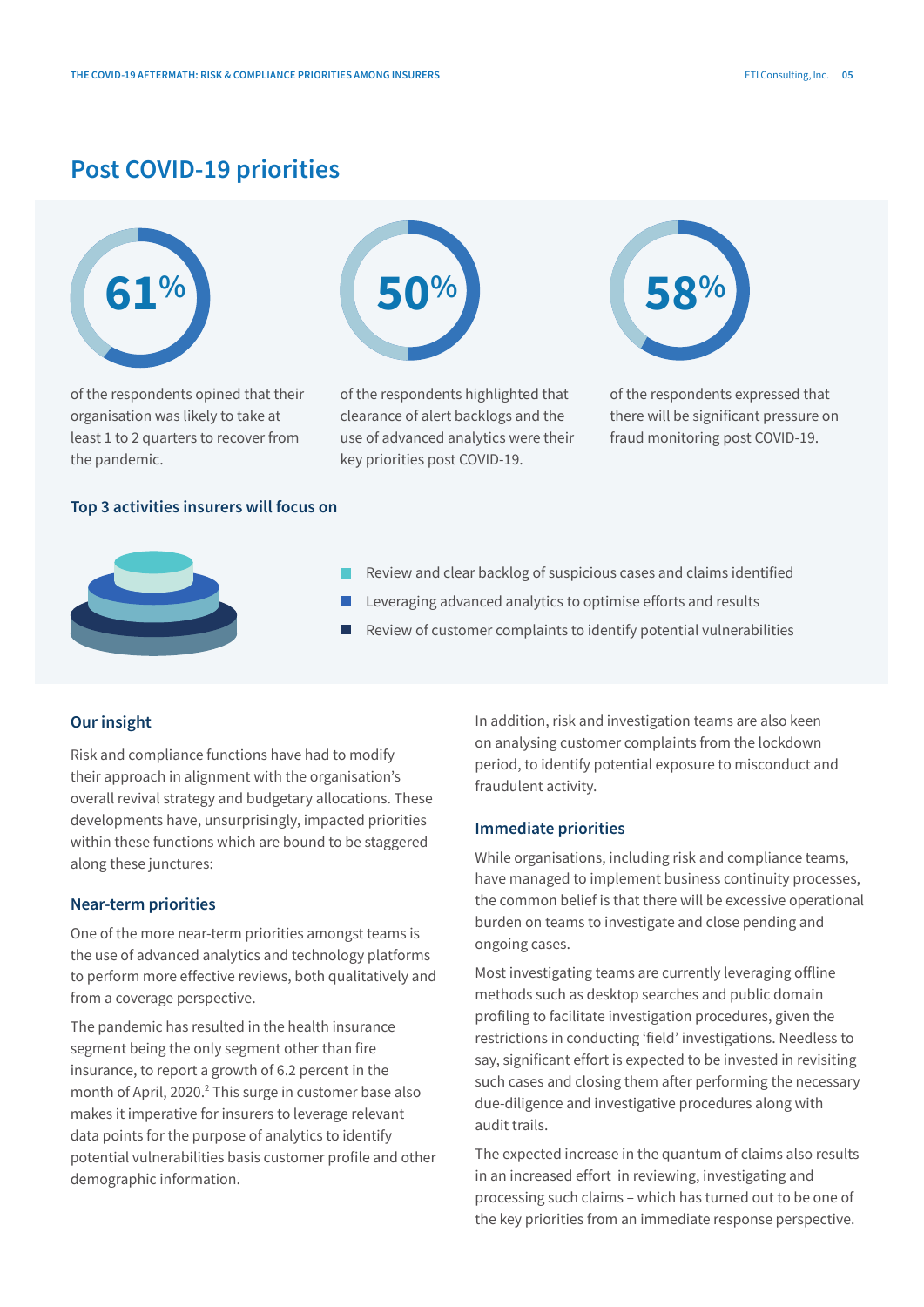#### **Long-term priorities**

Insurers are expecting to leverage peer-group information for the purpose of fraud review and monitoring.

Most of the professionals believed that sharing of information between insurers would help not only with quicker resolution of cases, but also in performing peergroup benchmarking to identify newer fraud typologies that may have emanated during the lockdown period and thereafter.

The Indian Insurance Bureau (IIB) and General Insurance Council (GIC) have also created working groups and data expert committees to commence projects on creating data platforms across insurers for the purpose of leveraging data points and fraud repositories to perform advanced analytics. Initiatives such as these are sure to support insurers with performing qualitative analytics and benchmarking.

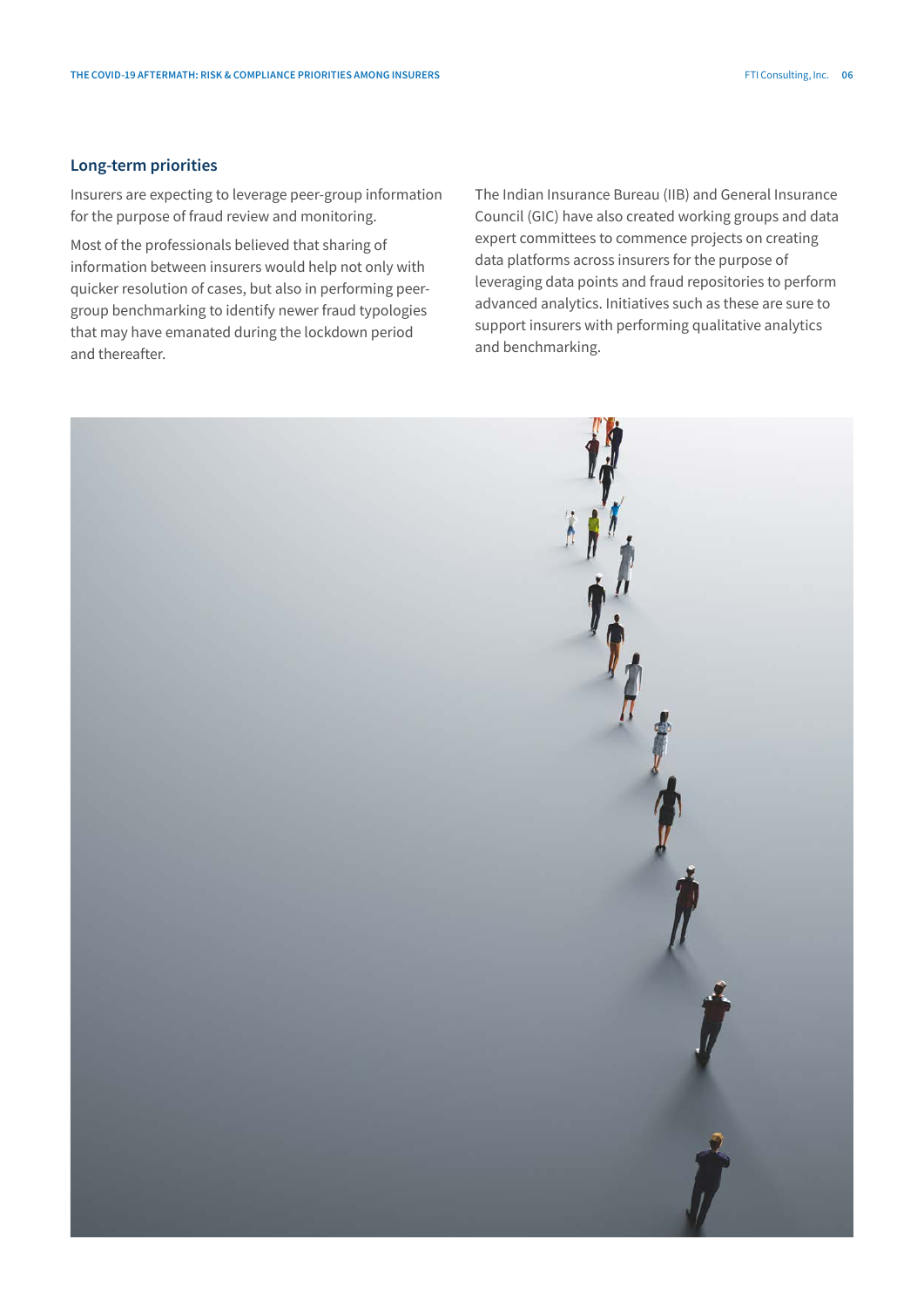## **Expected impact on fraud-related regulations**

The IRDAI has been prompt in issuing operational guidelines to insurers on a frequent basis. In continuation of these guidelines, given the impact of COVID-19 on overall reputation and probable financial outflow, there is an increased expectation around the issuance of a new set of fraud related guidelines by the regulator.



- **—** Most insurers have been synchronous in their ask for guidelines covering the area of digital operations, including sales.
- **—** The pandemic and corresponding lockdown has resulted in the creation of newer models of digital operation, the effectiveness of which has not necessarily been tested.
- **—** Most organisations expect these digital operations to continue, which inherently warrants detailed directives and guidelines to ensure adequate coverage from fraud risks.

## **Investigation process**

- **—** Guidelines on sharing details of COVID-19 patients amongst insurers to expedite the claim resolution process.
- **—** Directives on channelling and leveraging information from the peer group to minimise the need for field investigations.

## **Remote working**

- **—** Framework on addressing fraud risks and vulnerabilities within business continuity plans.
- **—** Specific policies around data governance and cybersecurity.

## **Other initiatives**

- **—** Setting up of working groups either centrally, or through IIB and the insurance councils to develop and publish upgraded fraud typologies, particularly in the post COVID-19 environment.
- **—** Propose the development of a legislative act to address and combat insurance fraud.